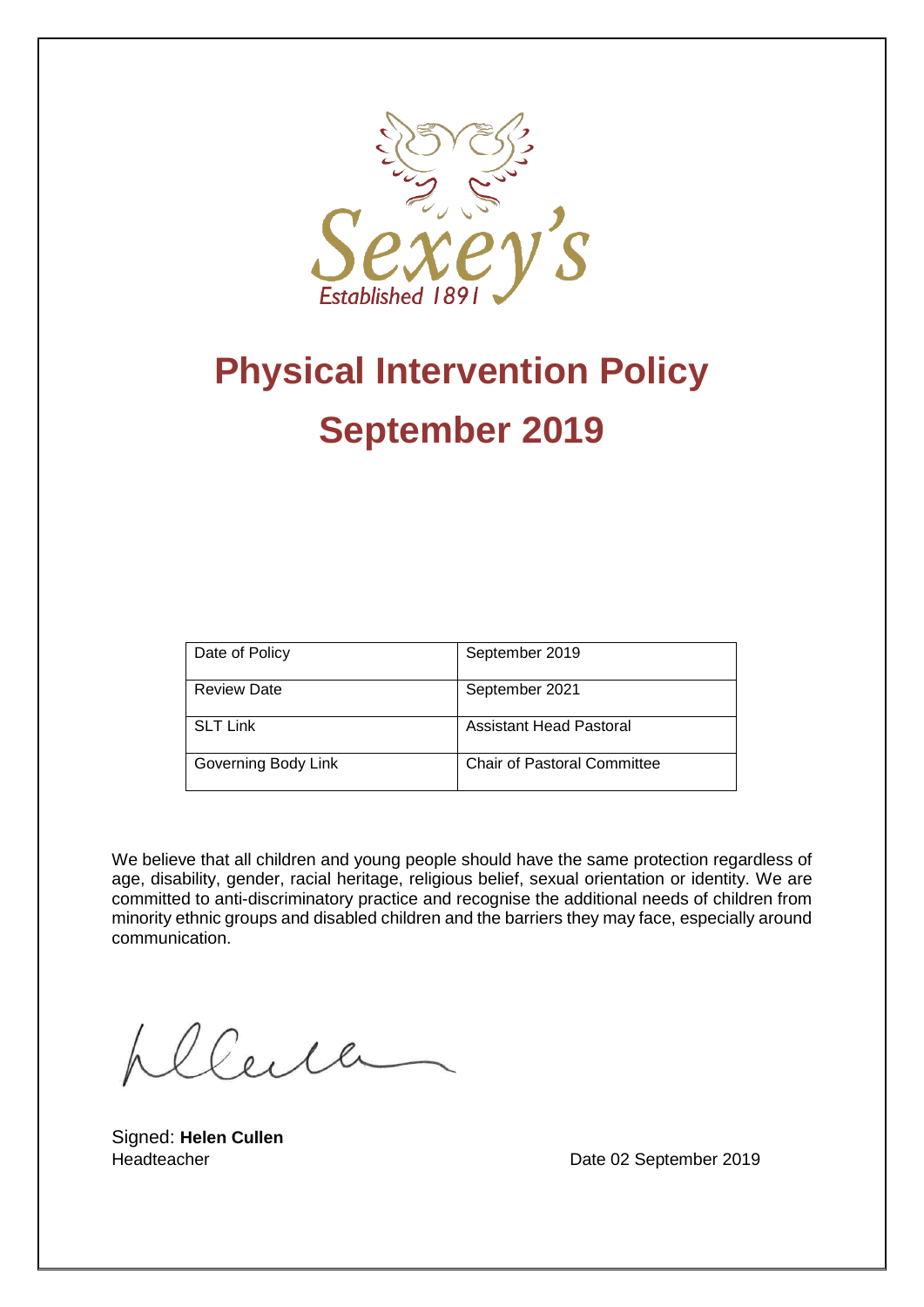# **SCHOOL ETHOS AND VALUES**

Our Christian values are at the heart of the ethos of the school and through these we grow individually and as a community. The Story of the Good Samaritan underpins our 7 core values of:

- Honesty
- Forgiveness
- Empathy
- Courage
- **•** Resilience
- Kindness
- Respect

These core values underpin our policies, procedures and the way we treat one another in our community.

# **Physical Intervention Policy**

This policy has been developed with the school's Christian values and principles, as a Church of England Academy, at its foundation.

# **1. Purpose**

The purpose of this policy is to make clear the position of the school with regards to necessary physical interventions and to safeguard the well-being of students and staff when a situation or incident requires the use of physical intervention.

Sexey's School believes that staff should work positively and confidently with children and find the least intrusive way possible to support, empower and keep children safe. The foundation of good practice in working with children should be:

- building relationships of trust and understanding
- understanding triggers and finding solutions
- if incidents do occur, defusing the situation and/or distracting the child wherever possible

Restraint is permissible. There will be times when staff feel that they need to intervene physically to keep children safe (or to keep staff safe). Nothing in this policy is intended to undermine actions of adults that we would expect from any reasonable parent to keep their child safe or to imply a 'no touch' approach. The School expects adults to be skilled and confident in finding the best ways to keep children safe; ways that promote their rights, respect their dignity and help equip them for the future.

It is the objective of Sexey's School to maintain consistent and safe practices in the use of handling, reasonable force and restraint.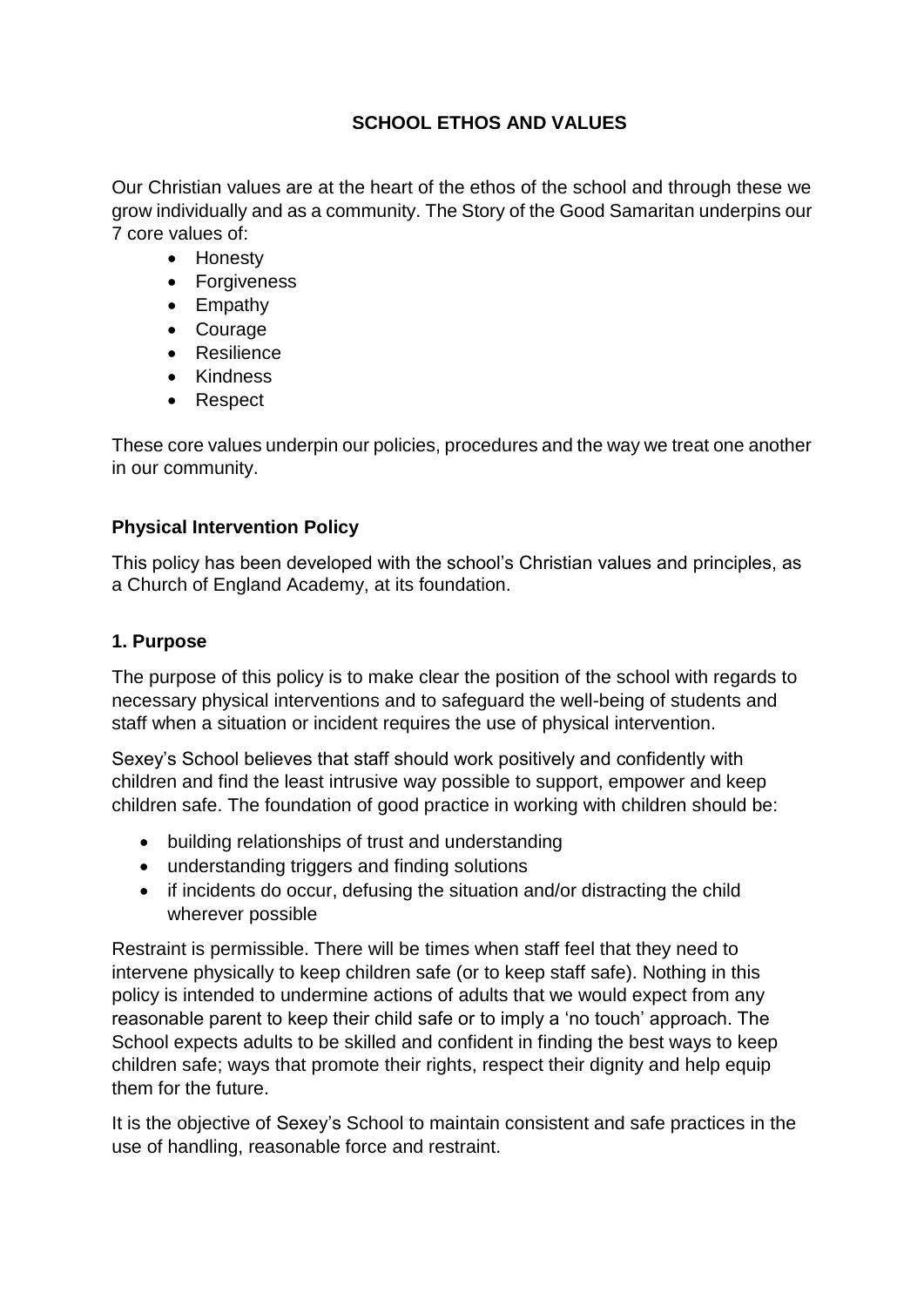# **2. Physical Intervention and the Law**

The law allows all adults who are authorised by the Headteacher to be responsible for students to use such force as is reasonable to prevent a student:

- Committing a criminal offence (or for younger children that which would be an offence)
- Causing personal injury, injury to others or damage to property
- Engaging in any behaviour prejudicial to maintaining good order and discipline

Staff should not hesitate to act in these situations provided they follow this policy and the attached guidance; however, they should always satisfy themselves that the action they take would be considered justifiable by a wider audience of their professional colleagues.

# **3. Definition of Terms:**

*Handling* **–** refers to any physical intervention applied by a member of staff where it necessary to make physical contact with a student in order to manage their conduct or ensure their own or others safety. Handling strategies may be restrictive or nonrestrictive and include shepherding, guiding, supporting, blocking, confining, holding and, in the most extreme cases, restraining.

*Use of Reasonable Force* **–** is the application of appropriate and proportionate force required to achieve the required outcome from the handling strategy employed (see above) without further endangering the student, member of staff or others present at the time of physical intervention.

*Restraint* - is the positive application of force in order to actively prevent a child from causing significant injury\* to him/herself or others or seriously damaging property. \*Significant Injury would include actual or grievous bodily harm, physical or sexual abuse, risking the lives of, or injury to, themselves or others by wilful or reckless behaviour, and self- poisoning. It must be shown that on any occasion where physical restraint is used there were strong indicators that if immediate action had not been taken, significant injury would have followed.

# **4. Implementation of Physical Intervention:**

- All members of staff working with students at the school are authorised to handle, use reasonable force or restrain students if/when such physical intervention is necessary.
- No member of staff is required to employ any physical intervention strategy if they are not comfortable or confident to do so effectively.
- No member of staff should intervene physically if they have reason to believe that to do so would worsen the situation/incident that is taking place.
- In all circumstances where physical intervention is or may become required members of staff should ensure that adult assistance is requested before intervention, although it is understood that circumstances may lead to the need for intervention prior to the assistance arriving.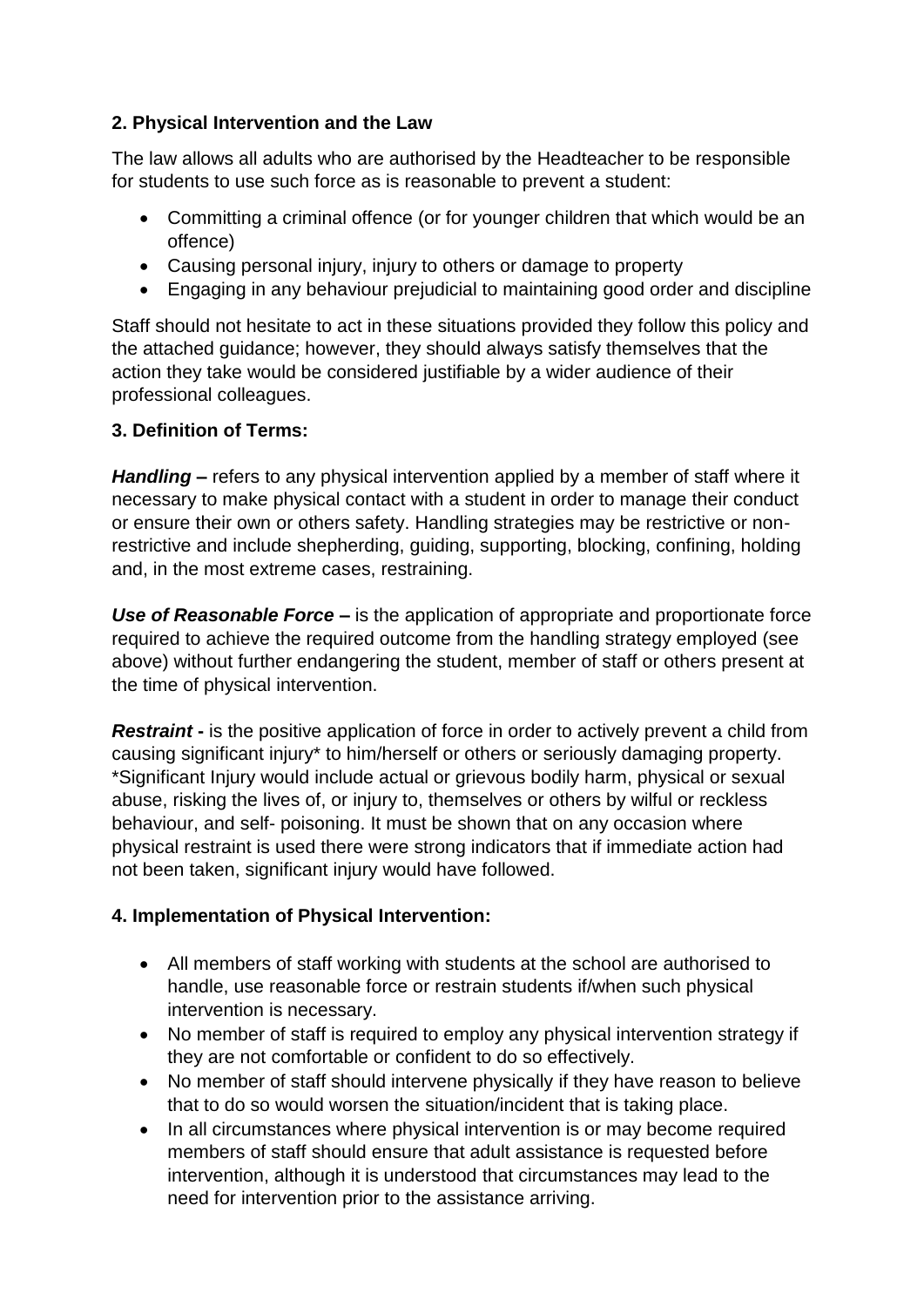- Staff considering handling, use of reasonable force or restraint must provide opportunity for the student to alter their behaviour/actions before employing a physical intervention strategy and should continue to make instructions to the student and details of their intended interventions clear.
- The method of physical intervention employed must use the minimum reasonable force for the minimum length of time (additional guidance regarding what intervention is and is not appropriate is given in Appendix A).

# **5. Recording Physical Intervention**

- All incidents where staff feel that they have used force to modify behaviour or conduct should be recorded on SIMS/ClassCharts and on a Physical Intervention Recording Form (See Appendix B). It is not necessary to record every incident of contact with a child (see Section 6), but where a member of staff perceives that contact has been received at all negatively, they are advised to record the circumstances.
- Physical Intervention Recording Forms should be submitted to the Designated Safeguarding Lead or Deputy DSL and copied to The Assistant Head (Pastoral) and relevant Head of Year. The Headteacher will be informed of the intervention that has taken place.
- It is the responsibility of the intervening member of staff to complete the record form on the day that the intervention took place. The circumstances and nature of the physical intervention will be held on the record of the student involved.
- The DSL/DDSL will inform any necessary agencies/authorities of the physical intervention in accordance with DFE and LA guidance. The Assistant Head (Pastoral) will ensure that parents are appropriately informed.

For the safeguarding of both staff and student, an investigation of the situation/incident will be undertaken by a member of the Senior Leadership Team. An assessment will be made whether any medical treatment is necessary, and any disciplinary measures will be considered in line with the Behaviour, Rewards and Exclusions Policy. A Restorative Justice meeting to help to rebuild relationships and ensure that lessons are learned from the incident will form part of the post-incident support.

# **6. Other physical contact with students**

There are occasions when physical contact, other than reasonable force, with a student is proper and necessary.

Examples of where touching a student might be proper or necessary include:

- When comforting a distressed student;
- When a student is being congratulated or praised;
- To demonstrate how to use a musical instrument or machinery;
- To demonstrate exercises or techniques during PE lessons or sports coaching

# **7. Searching Students**

On occasions a member of staff may have reasonable grounds to suspect that a student is in possession of an item or items which contravene school regulations and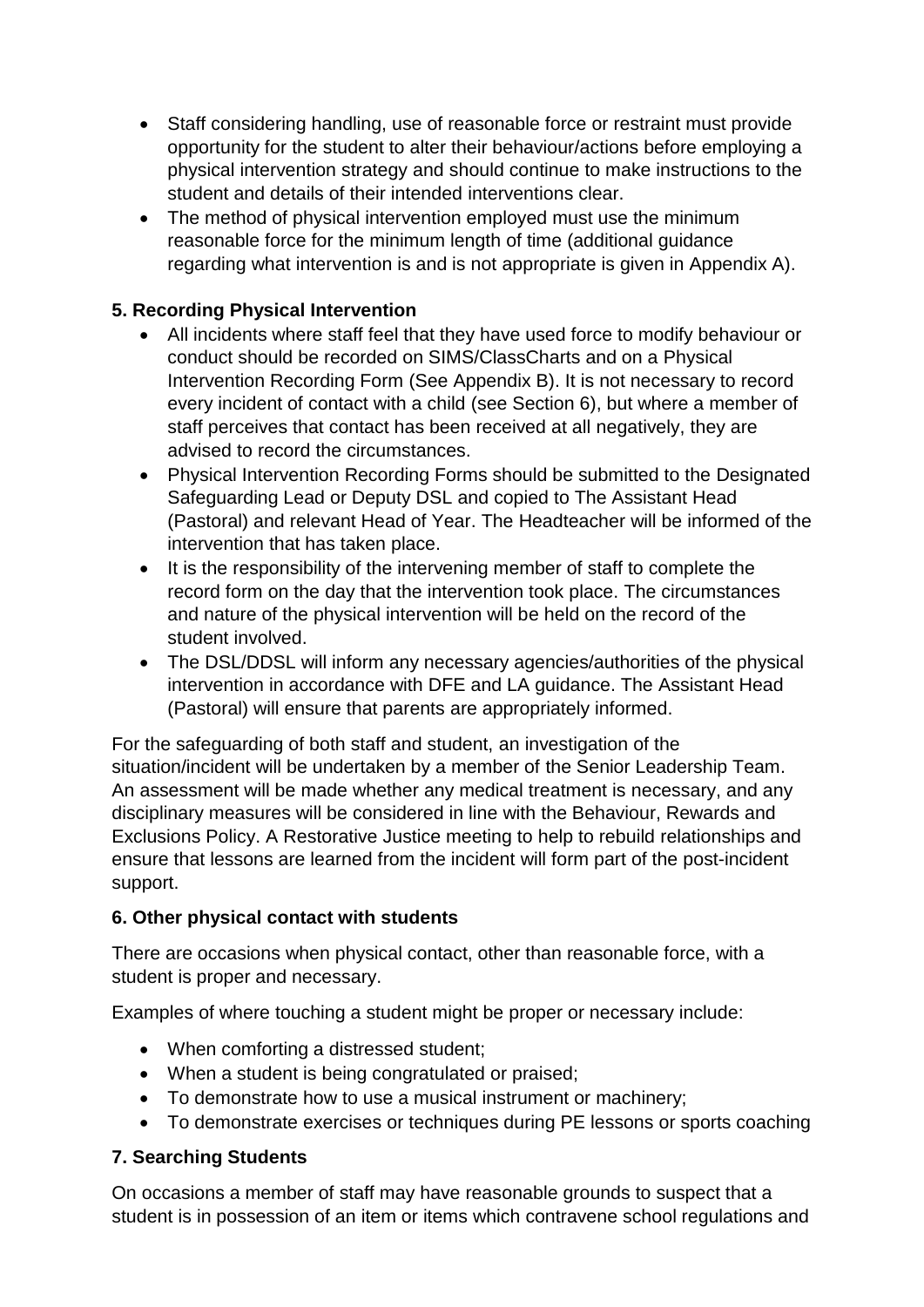could potentially cause harm to the student or others. Under these circumstances The Education Act 2011 extends the power of staff to search students without their consent. **Any prohibited items found in pupils' possession will be confiscated.**  These items will not be returned to pupils. We will also confiscate any item which is harmful or detrimental to school discipline. These items will be returned to pupils after discussion with senior leaders and parents, if appropriate.

Searching and screening pupils is conducted in line with the DfE's latest guidance on searching, screening and confiscation. Searches will be conducted by two members of staff, at least one of whom will be the same sex as the student. Sexey's School does not endorse and will not undertake a physical search of any students' person.

Where necessary a student will be asked to remove his/her coat and/or blazer, empty all pockets, open their bags and in some circumstances remove their shoes and socks. Possessions and items of apparel that have been removed may then be searched by the staff present.

If undesirable items are discovered the school will use its power of confiscation to retain the offending item(s). Parents will be contacted to explain what has been found and any subsequent sanctions that have been applied. Where appropriate, parents will be invited to retrieve the offending property and asked to ensure that they are not brought to school again.

If illegal items are discovered, then the Police will be informed.

#### **8. Further information**

Further guidance may be found in the DfE guidance document – [The Use of](https://www.gov.uk/government/publications/use-of-reasonable-force-in-schools)  [Reasonable Force in Schools \(July 2013 \)](https://www.gov.uk/government/publications/use-of-reasonable-force-in-schools)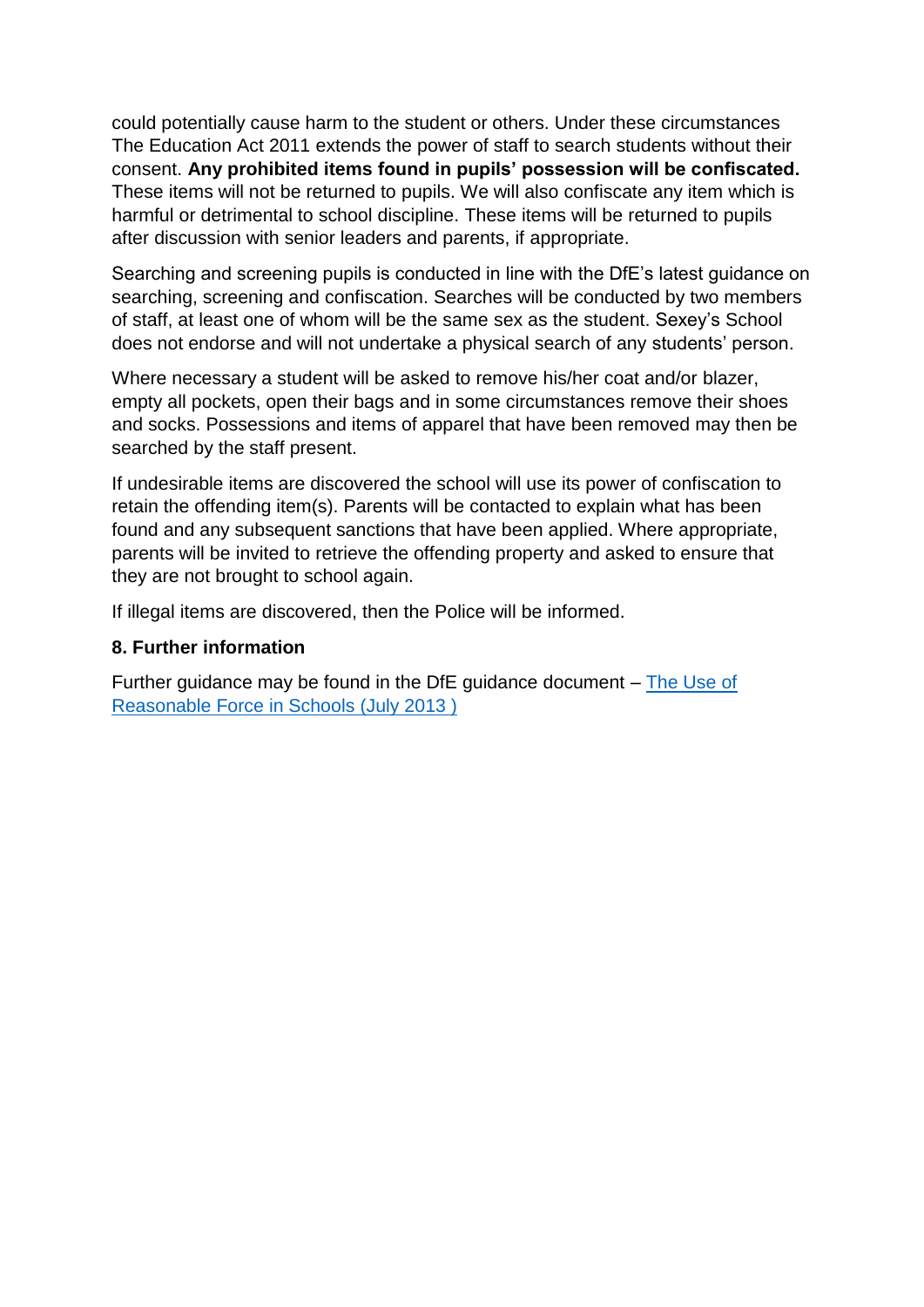# *Appendix A:*

# *Guidance for Staff re: Handling, Use of Reasonable Force & Restraint*

# *1. Purpose of this document*

- To provide for the safety and security of pupils in need of physical intervention.
- To clarify for staff the steps they can take if a situation requiring physical intervention arises
- To enable staff to distinguish between what intervention is and is not acceptable.
- To help ensure that any physical intervention is minimal, infrequent, recorded and that relevant authorities and parents are appropriately informed.

# *2. The decision to employ a Physical Intervention Strategy*

You should be aware that all staff who have responsibility for a student or group of students are authorised to employ physical intervention strategies in the event they are necessary and that the law allows you to intervene in this manner.

You should however be aware that you have a choice whether or not to intervene physically in any given situation and that you should not do so if you are uncomfortable with the situation or not confident to deal with it effectively.

You should be aware that if you employ a physical intervention strategy, the parents of the child will be informed of your actions, the record of the intervention will be kept on the student's file and where necessary relevant authorities will be notified of the incident for your own future protection.

# *3. In what way can you Physically Intervene?*

Any application of physical intervention must only use the **minimum force** for the **minimum time**.

There are a number of ways in which you can physically intervene, and you must choose the strategy appropriate to the situation and presenting least risk to yourself, the student and other persons.

# *Appropriate actions include;*

**Shepherding or Guiding**; using body positioning and positive gestures to move a student away from harm. This may include the placing of a hand on the back (between the shoulder blades) and using reasonable force to actively move them from one place to another.

**Blocking or Interposing**; placing yourself between the student and their objective (e.g exit, another student) thereby preventing the potential injury damage or prejudice to good order.

**Holding and Leading**; gripping the student appropriately (e.g by the upper arm) to prevent them from injury, damage, etc. In cases of resistance from a student, it may be necessary to employ holding to effectively achieve shepherding and, hence you are actively leading them away.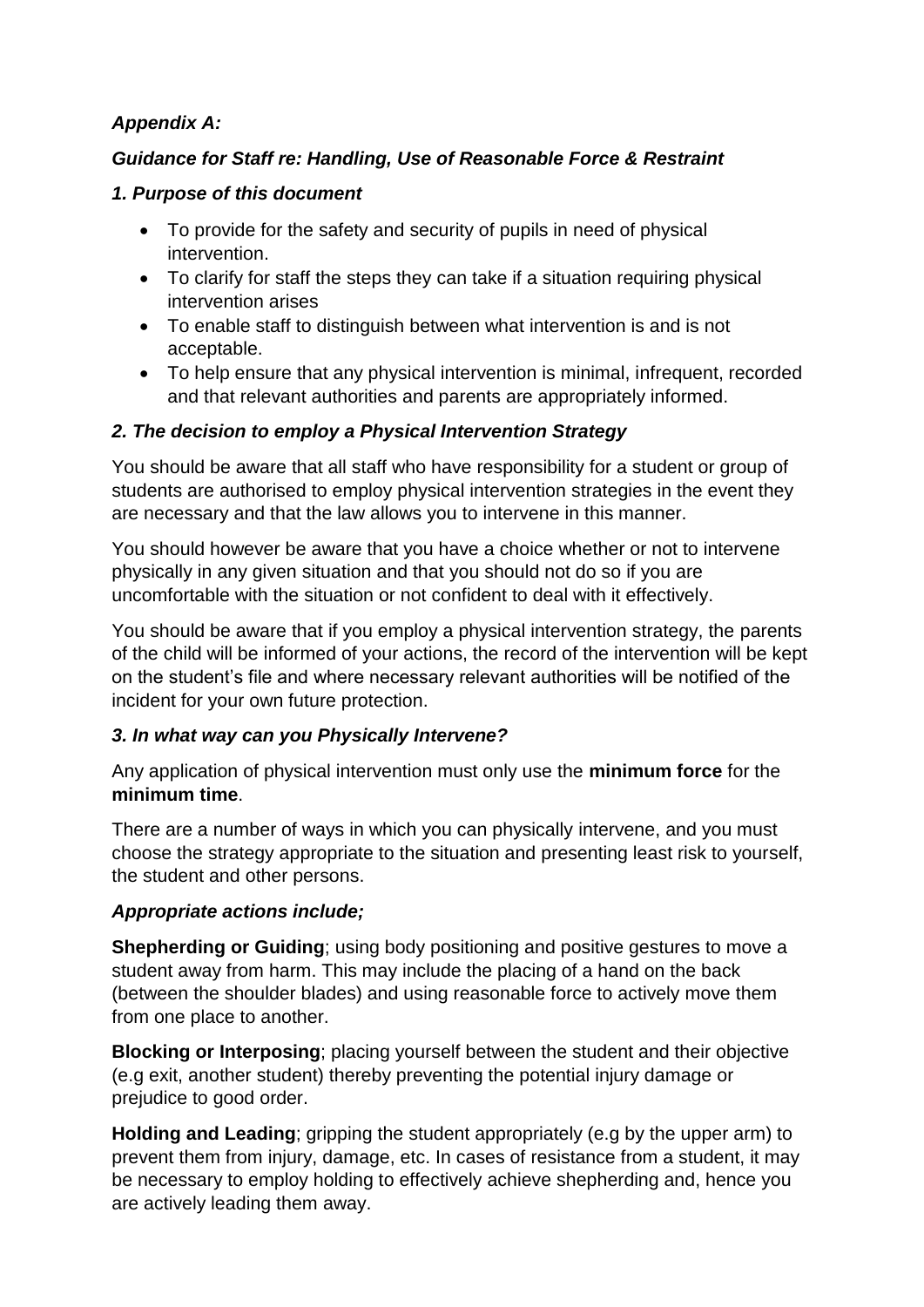**Restraining**; used only in the most extreme cases, restraining may require a significant amount of force in order to prevent significant injury (as described in the policy). Essentially, restraining is a more extreme version of holding, may require more than one adult and may last significantly longer than other strategies. However, the same care must be taken to restrain a student appropriately.

# **4. In what ways must you NOT Physically Intervene?**

The purpose of physical intervention is essentially to maintain good order and ensure the safety of all individuals, therefore it is never appropriate to employ a physical intervention strategy if you are not in control of your own emotions. Physical interventions must never be employed in anger or frustration. If you find yourself angry or frustrated by the situation at hand you must step back and allow someone else to manage the issue.

It is never appropriate to use physical intervention strategies as a punishment.

Just as there are a number of acceptable intervention strategies, there are also a number of actions it is completely inappropriate to take.

# *Inappropriate actions include;*

**Hitting or Striking**; while it is entirely possible that in the course of an intervention (e.g. breaking up a fight) you may be hit yourself, you must not strike a student.

**Deliberately inflicting pain**; it is not okay to twist limbs or put pressure on joints (e.g. arm up a student's back), pull or hold hair, pinch or hold a student in a pain inducing way (e.g. by the ear).

**Making contact with sexually sensitive areas of the body**; where at all possible contact should be restricted to arms, shoulders and the back as previously described.

**Restricting breathing**; by holding round the throat or for a prolonged period around the chest. It is also never appropriate to sit on/straddle a student or hold them face down to the floor.

# *5. Guidance for managing your intervention*

a) Always give a student an opportunity to resolve the situation without use of physical intervention first.

b) Always send for assistance from colleagues or another authorised adult; other students should never be involved in physical intervention. You may have to intervene before help arrives, but not managing this entirely on your own is safer for all concerned.

c) Be aware of your emotions. Are you comfortable and confident to deal with this scenario without anger? If not – don't intervene.

d) Continue to communicate with the student (and witnesses) throughout the incident even if the student doesn't respond. Be clear about what you are doing and inform the student that the intervention will cease when it is no longer necessary.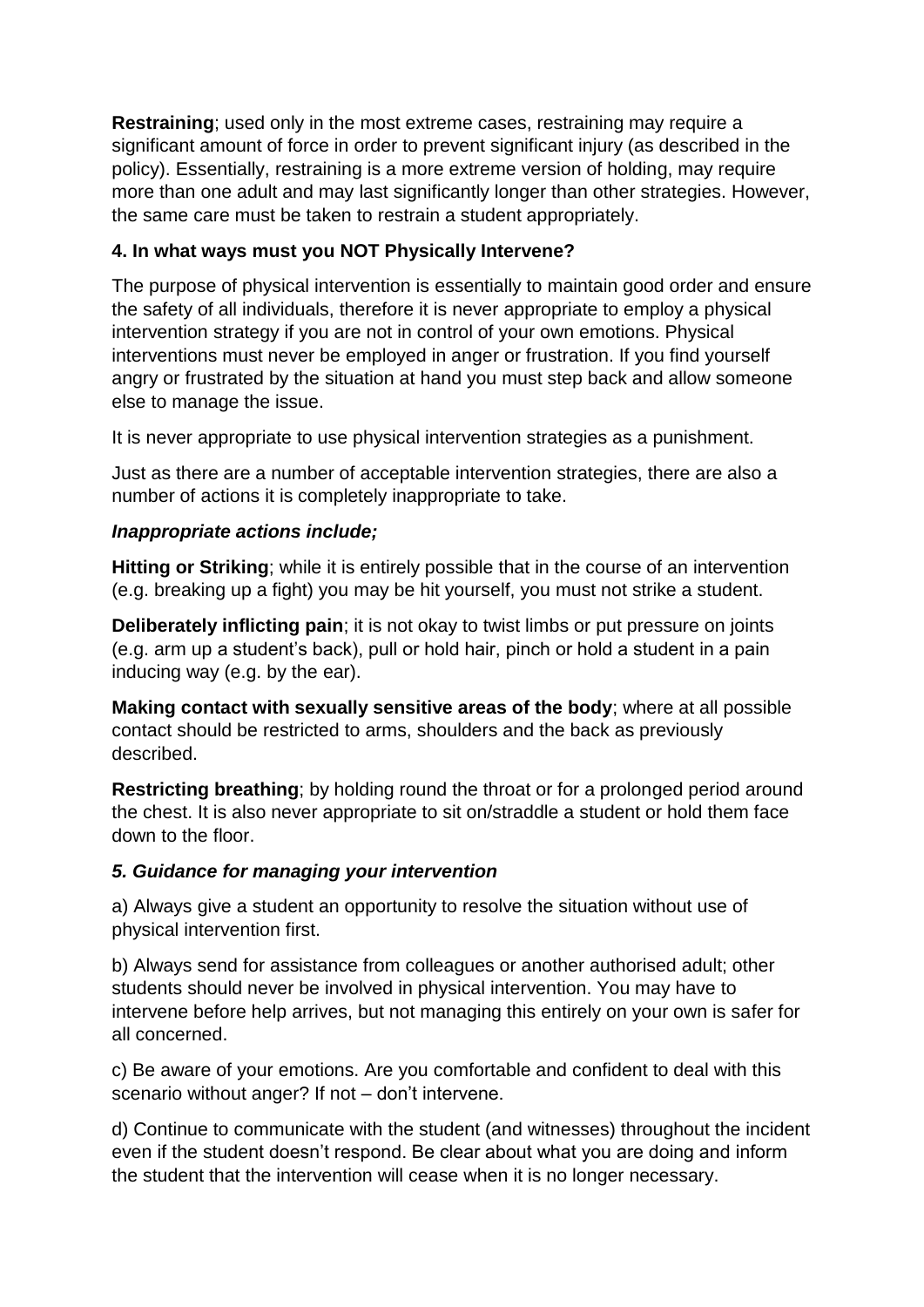e) Apply only appropriate strategies and the minimum required force to achieve the required outcome (prevention of injury/harm, student/staff safety, restoration of good order). Release the student once this has been achieved.

f) Manage the situation calmly – even if the student responds negatively.

g) Complete a 'Physical Intervention Record Form' as soon as possible after the event.

# **6. Minimising the need for Physical Intervention**

In most circumstances Physical Intervention really should be a last resort or an emergency action. Therefore, all staff should:

- endeavour to create a calm environment which will minimise the risk of incidents where the use of physical intervention may be required;
- endeavour to teach pupils how to manage strong emotions and conflict through opportunities for SMSC and wider aspects of the school curriculum;
- quickly seek to de-escalate incidents if they do arise;
- only use reasonable force when the risks involved in doing so are outweighed by the risks involved in not using force;
- be aware of any risk assessments and positive handling plans for specific individual pupils.

Further guidance may be found in the DfE guidance document – [The Use of](https://www.gov.uk/government/publications/use-of-reasonable-force-in-schools)  [Reasonable Force in Schools \(July 2013 \)](https://www.gov.uk/government/publications/use-of-reasonable-force-in-schools)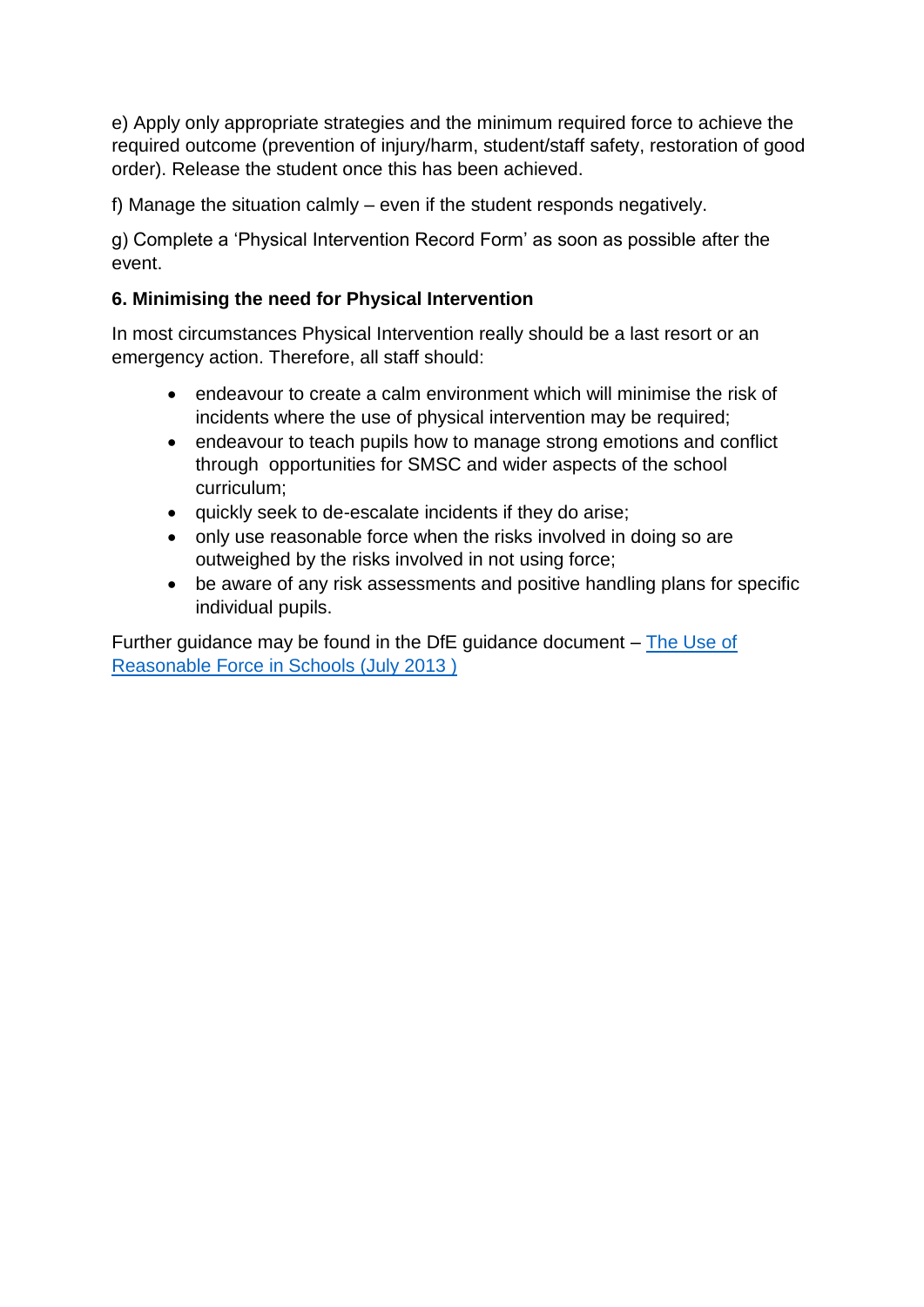# *Appendix B*

| <b>Physical Intervention Recording Form</b>                                                                                                                                         |
|-------------------------------------------------------------------------------------------------------------------------------------------------------------------------------------|
| Names of student/s on whom force was used by a member of staff                                                                                                                      |
| Date, time and location of incident                                                                                                                                                 |
| Names of staff involved (directly or as witnesses)                                                                                                                                  |
| Details of other students involved (directly or as witnesses), including whether<br>any of the students involved were vulnerable for SEN. disability, medical or<br>social reasons. |
| Description of incident by the staff involved, including any attempts to de-<br>escalate and warnings given that force might be used.                                               |